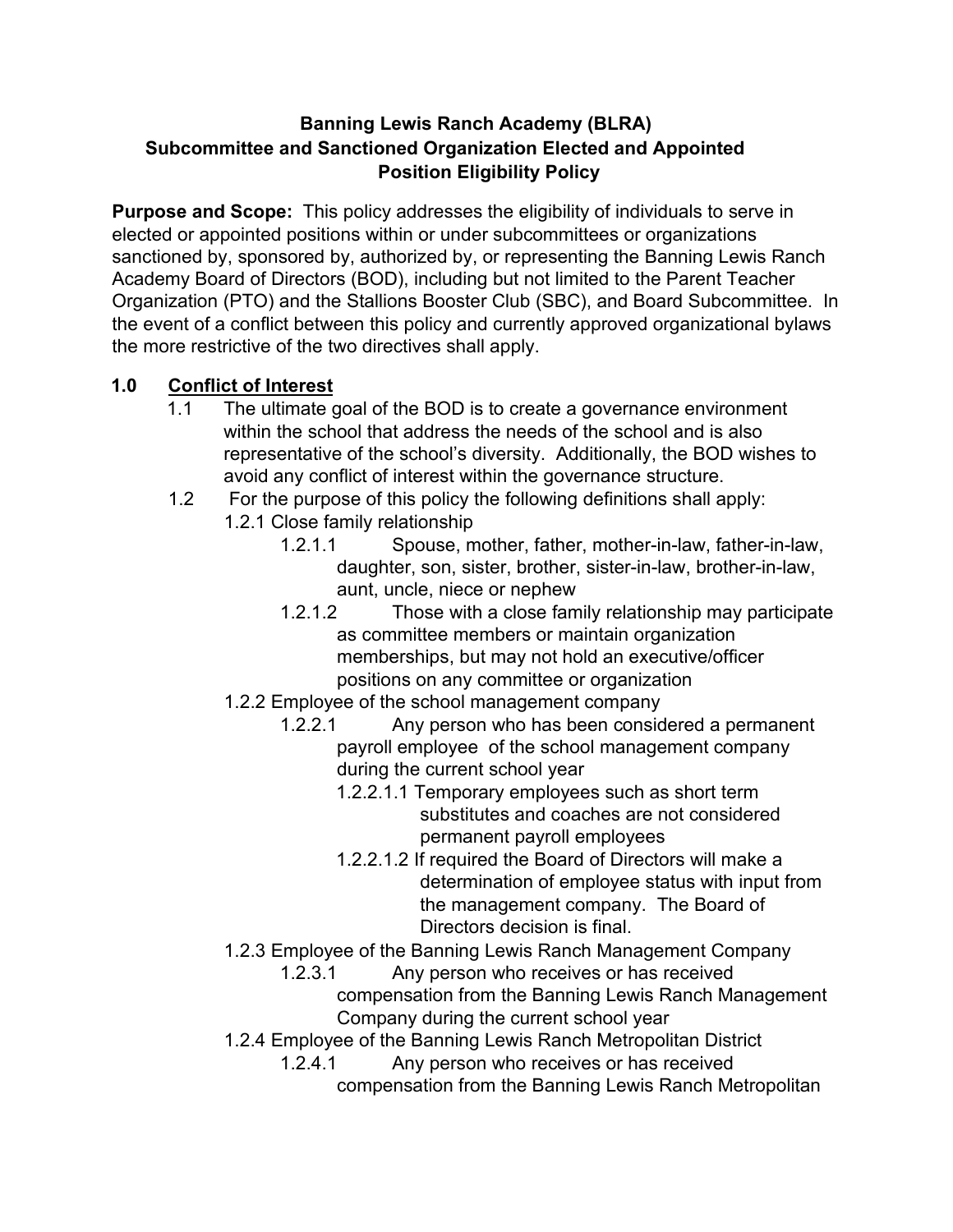District during the current school year

- 1.3 BOD Membership Conflicts
	- 1.3.1 Individuals currently elected or appointed to the BOD may not serve in an elected or appointed position within or under any organization falling under the scope of this policy
	- 1.3.2 Individuals considered to have a close family relationship with currently elected or appointed BOD members are ineligible to serve in an elected or appointed position within or under any organization falling under the scope of this policy
- 1.4 Employment Conflicts
	- 1.4.1 Individuals defined as an employee of the school management company are ineligible to serve in an elected or appointed position within or under any organization falling under the scope of this policy
	- 1.4.2 Individuals considered to have a close family relationship with employees of the school management company are ineligible to serve in an elected or appointed position within or under any organization falling under the scope of this policy, except as noted above in Section 1.2.1.2.
	- 1.4.3 Individuals defined as an employee of the Banning Lewis Ranch Management Company are ineligible to serve in an elected or appointed position within or under any organization falling under the scope of this policy
	- 1.4.4 Individuals considered to have a close family relationship with employees of the Banning Lewis Ranch Management Company are ineligible to serve in an elected or appointed position within or under any organization falling under the scope of this policy, except as noted above Section 1.2.1.2.
	- 1.4.5 Individuals defined as an employee of the Banning Lewis Ranch Metropolitan District are ineligible to serve in an elected or appointed position within or under any organization falling under the scope of this policy
	- 1.4.6 Individuals considered to have a close family relationship with employees of the Banning Lewis Ranch Metropolitan District are ineligible to serve in an elected or appointed position within or under any organization falling under the scope of this policy, except as noted above Section 1.2.1.2.
- 1.5 Organizational Conflicts
	- 1.5.1 Individuals may not concurrently hold more than one elected or appointed position within or under any organization falling under the scope of this policy
	- 1.5.2 Individuals considered to have a close family relationship with currently elected or appointed members of organizations falling under the scope of this policy are ineligible to serve in an elected or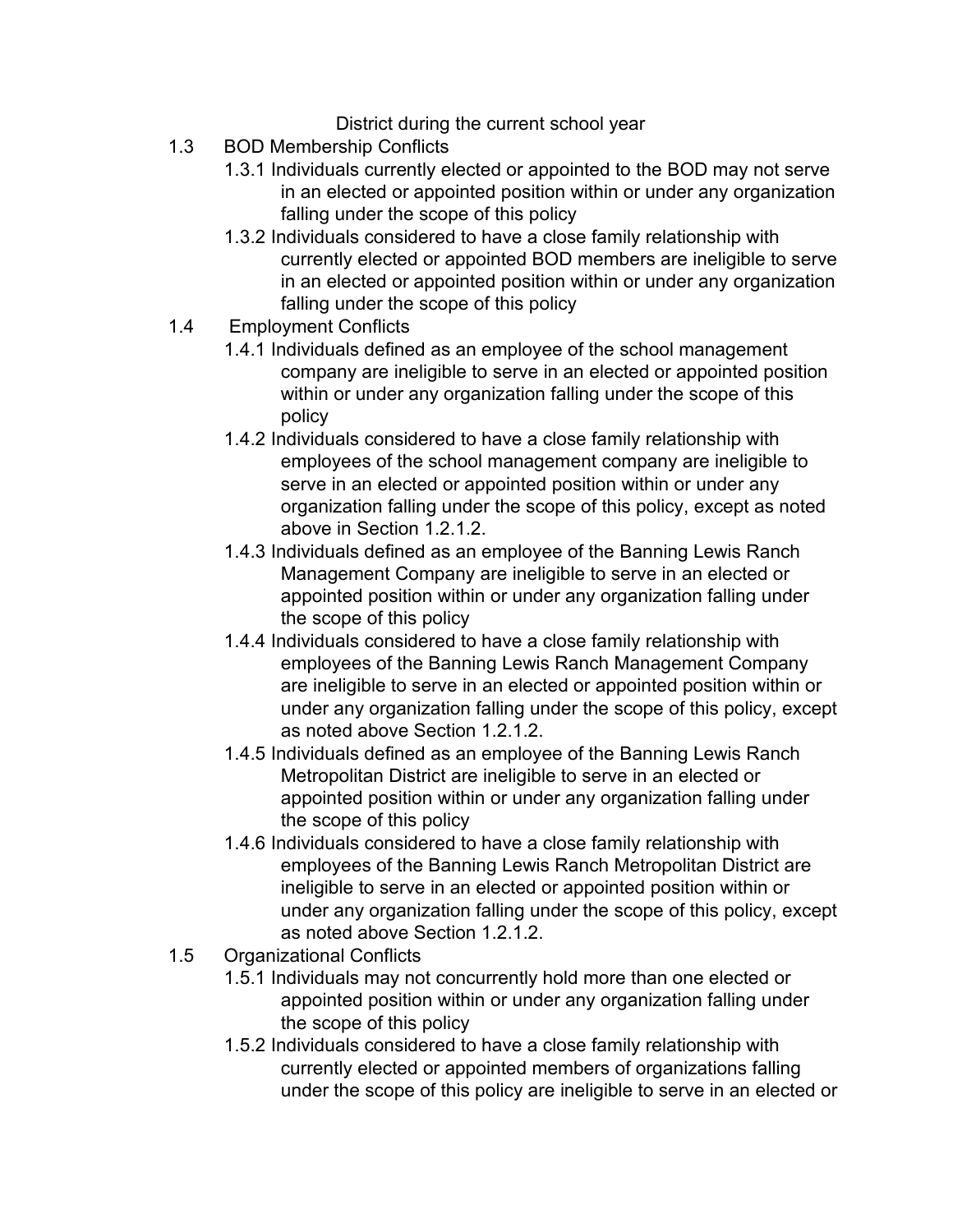appointed position within or under any organization falling under the scope of this policy, except as noted above Section 1.2.1.2.

## **2.0 General Eligibility Requirements**

- 2.1 Individuals who have previously been convicted of a felony are ineligible to serve in an elected or appointed position within or under any organization falling under the scope of this policy
- 2.2 Individuals who have previously been convicted of domestic violence are ineligible to serve in an elected or appointed position within or under any organization falling under the scope of this policy
- 2.3 Individuals who have previously been convicted of any crime whose punishment involved restrictions on access to or involvement with minors are ineligible to serve in an elected or appointed position within or under any organization falling under the scope of this policy
- 2.4 Individuals who have been involved in any adjudicated documented incident that disrupted instruction at BLRA or any other school are ineligible to serve in an elected or appointed position within or under any organization falling under the scope of this policy
- 2.5 Individuals who have been involved in any adjudicated document incident concerning threats to directors, staff, or students of BLRA or any other school are ineligible to serve in an elected or appointed position within or under any organization falling under the scope of this policy
- 2.6 Individuals elected or appointed to a position within or under any organization falling under the scope of this policy must pass a background check within thirty days of election or appointment. The expense of the background check will be the responsibility of the respective organization.

### **3.0 Change in Status of Elected or Appointed Individual**

- 3.1 At such time that a status change occurs resulting in an individual's election or appointment becoming noncompliant with Section 2 that individual must resign their position within twenty-four hours
- 3.2 Individuals who have been involved in any adjudicated documented incident concerning violations of BLRA rules or policies must receive BOD approval prior to being nominated for any elected or appointed position within or under any organization falling under the scope of this policy. Standing elected or appointed members must disclose such incidents to Board of Directors within 24 hours of occurrence, who will then determine eligibility or cause for removal.

# **4.0 Compliance Resolution**

- 4.1 The BOD has final authority concerning eligibility of elected and appointed positions
- 4.2 The BOD reserves the right to immediately remove, by a simple majority vote, any elected or appointed individual deemed at the sole discretion of the BOD to be non-compliant with this policy
- 4.3 The BOD reserves the right to immediately remove, by a unanimous vote, any elected or appointed individual whose actions are deemed, at the sole